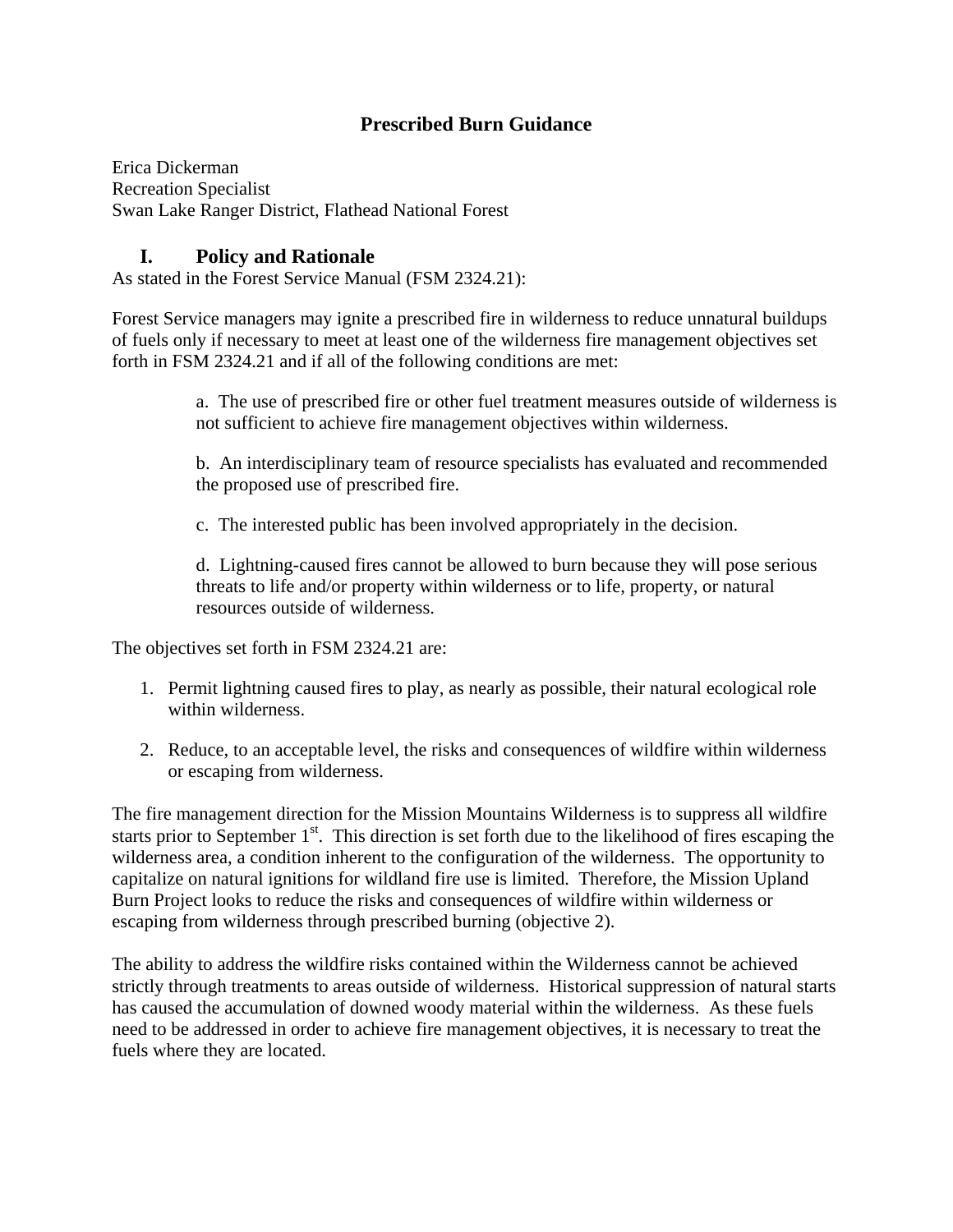An interdisciplinary team of resource specialists has evaluated and recommended the proposed use of prescribed fire. Documentation of these decisions can be found in the Mission Upland Burn specialist reports. As part of the NEPA process for this project, the public was solicited for comment through scoping letters and public meetings.

Finally, the ability to allow lightning caused fires when they occur is severely limited due to the nature of the topography and area boundaries of the wilderness and the proximity of life, property, or natural resources outside of wilderness.

## **II. Wilderness Act, Forest Service Direction, and Special Provisions**

As stated in the Wilderness Act of 1964 wilderness shall be managed following these purposes: "A wilderness, in contrast with those areas where man and his own works dominate the landscape, is hereby recognized as an area where the earth and its community of life are untrammeled by man, where man himself is a visitor who does not remain." Where wilderness is "protected and managed so as to preserve its natural conditions and which (1) generally appears to have been affected primarily by the forces of nature, with the imprint of man's work substantially unnoticeable; (2) has outstanding opportunities for solitude or a primitive and unconfined type of recreation…and (4) may also contain ecological, geological, or other features of scientific, educational, scenic, or historical value."

Additionally, "except as necessary to meet minimum requirements for the administration of the area for the purpose of this Act (including measures required in emergencies involving the health and safety of persons within the area), there shall be no temporary road, no use of motor vehicles, motorized equipment or motorboats, no landing of aircraft, no other form of mechanical transport, and no structure or installation within any such area."

Yet as a special provision the Act states "the use of aircraft or motorboats, where these uses have already become established, may be permitted to continue subject to such restrictions as the Secretary of Agriculture deems desirable. In addition, such measures may be taken as may be necessary in the control of fire, insects, and diseases, subject to such conditions as the Secretary deems desirable."

Further management direction is stated in the Forest Service Manual (FSM 2320.2) which includes two objectives in the administration of wilderness:

2. Maintain wilderness in such a manner that ecosystems are unaffected by human manipulation and influences so that plants and animals develop and respond to natural forces.

4. Protect and perpetuate wilderness character and public values including, but not limited to, opportunities for scientific study, education, solitude, physical and mental challenge and stimulation, inspiration, and primitive recreation experiences.